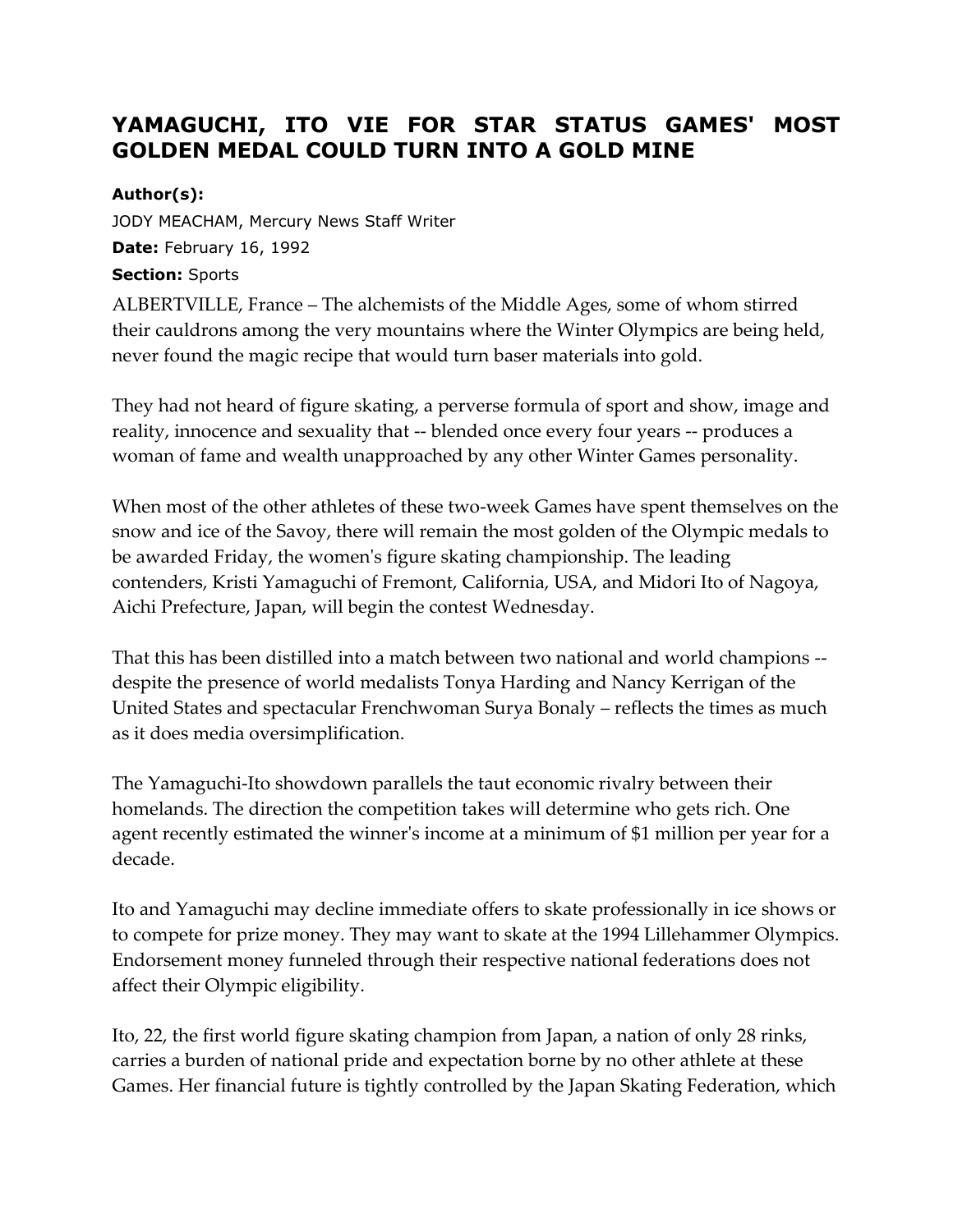serves as her agent, but the market for her and the products she endorses seems unlimited.

Yamaguchi, 20, already appears on boxes of Special K cereal in the United States. Her other commercial ties include a contract with a leotard manufacturer and a brand of sunglasses. It's known that she has picked her agent, who will be introduced after the Olympics.

Although a U.S. champion would sell better in the United States, Ito's spectacular acrobatic ability has electrified crowds around the world and has commercial potential in America. But except for her parents' divorce when she was 6, causing her to move in permanently with her coach, Machiko Yamada, virtually nothing is known about her for image-makers to exploit.

Katarina Witt, the East German gold medalist at the 1988 Calgary Games, has toured successfully in the United States and is a television commentator for CBS in Albertville, proving that a foreign champion is acceptable to a U.S. audience under the right circumstances. Her selling point is beauty.

But Ito would face a special barrier on Madison Avenue.

''The only thing that's an asterisk to the equation is the anti-Japanese feeling in the United States, the 'Buy American' campaign," said Michael Rosenberg, who represents several skaters, including Harding and men's gold medalist Viktor Petrenko of Ukraine.

Rosenberg said Yamaguchi is in a different situation.

''I would say Kristi Yamaguchi's potential in Japan – because she's Japanese-American – is three times what Tonya's is, even though blonds and redheads sell well there, or Nancy Kerrigan's. Nancy is appealing but dark."

But there is skepticism about whether the Japanese public would accept Yamaguchi should she defeat Ito. Yamaguchi loathes the hyphen that has been attached to her Americanness. And in Japan, politicians, at least, seem particularly disdainful these days of anything red, white and blue.

''American possibilities have always been great in Japan," said Jay Ogden, senior vice president of International Management Group, which handles many athletes, including Canadian skater Kurt Browning. "But now a lot will depend on how compelling the story that comes out of here is."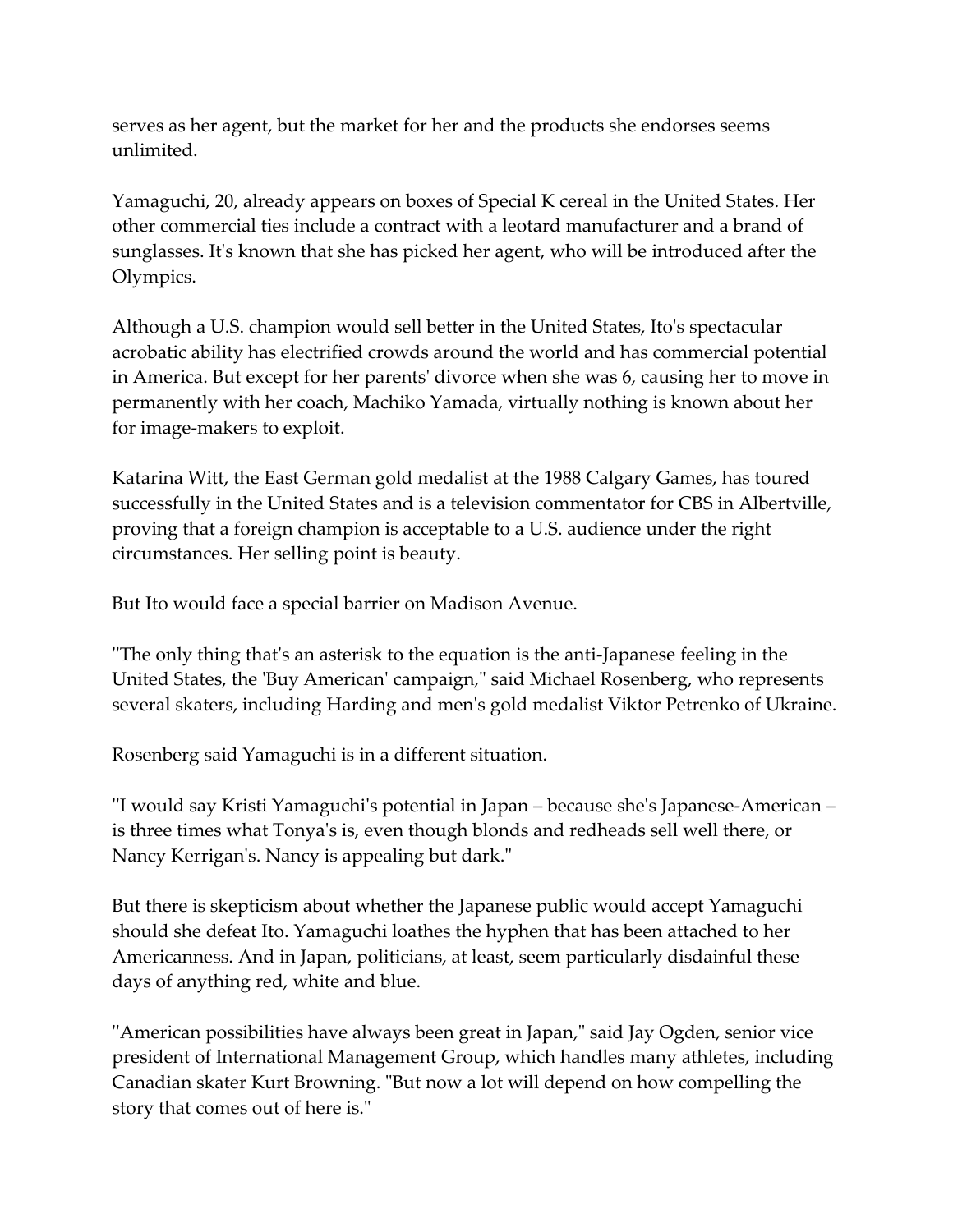In figure skating, much of the story is written before blades touch ice. The only other Olympic sport so controlled by the opinion of a panel of judges is gymnastics. Yet gymnastics has produced media superstars such as Olga Korbut and Nadia Comaneci who sprang into the public consciousness in the instant it took to flash a 10 on a scoreboard.

There are no such surprises in figure skating, where competitive history and the careful cultivation of a public image are often more important than what happens the night the judges punch their scores into the computers.

Almost from the time they enter their first novice competition, skaters are subjected to ridiculous scrutiny. They are assigned monitors by their national federations. These monitors not only check on the skaters' faithfulness to training regimens but often recommend changes in coaches, costumes and even the city where they should live. Practices are regularly visited by competition judges whose purpose, ostensibly, is to familiarize themselves with the programs they will see. But when a top-ranked skater falls in competition and still gets better marks than a lesser skater whose program was clean, it inevitably makes observers wonder whether scores depend more on reputation than performance.

That was the case Thursday when three-time world champion Browning fell once and botched another jump yet still placed fourth in the men's short program.

''There's a strategy to skating," said Scott Hamilton, gold medalist at the 1984 Sarajevo Olympics and CBS analyst in Albertville. "A lot of it is skating well every time you have to, delivering the goods. That develops an image in the judges' eyes that puts you in great position."

Because the judging is so subjective, skating also demands that athletes sometimes suppress their personalities in ways no other team or individual sport does. ''You don't have to give up your own personality," said 1988 gold medalist Brian Boitano, who beat Canadian rival Brian Orser by a margin of one-tenth of a point from one judge. "You just have to make them think that you do."

That seems to come naturally to Ito, the product of a society where individualism is anathema, and to Yamaguchi.

Despite the growing acceptance of women as athletes, the sport where women are most popular (figure skating's TV ratings easily top women's tennis and propel the Winter